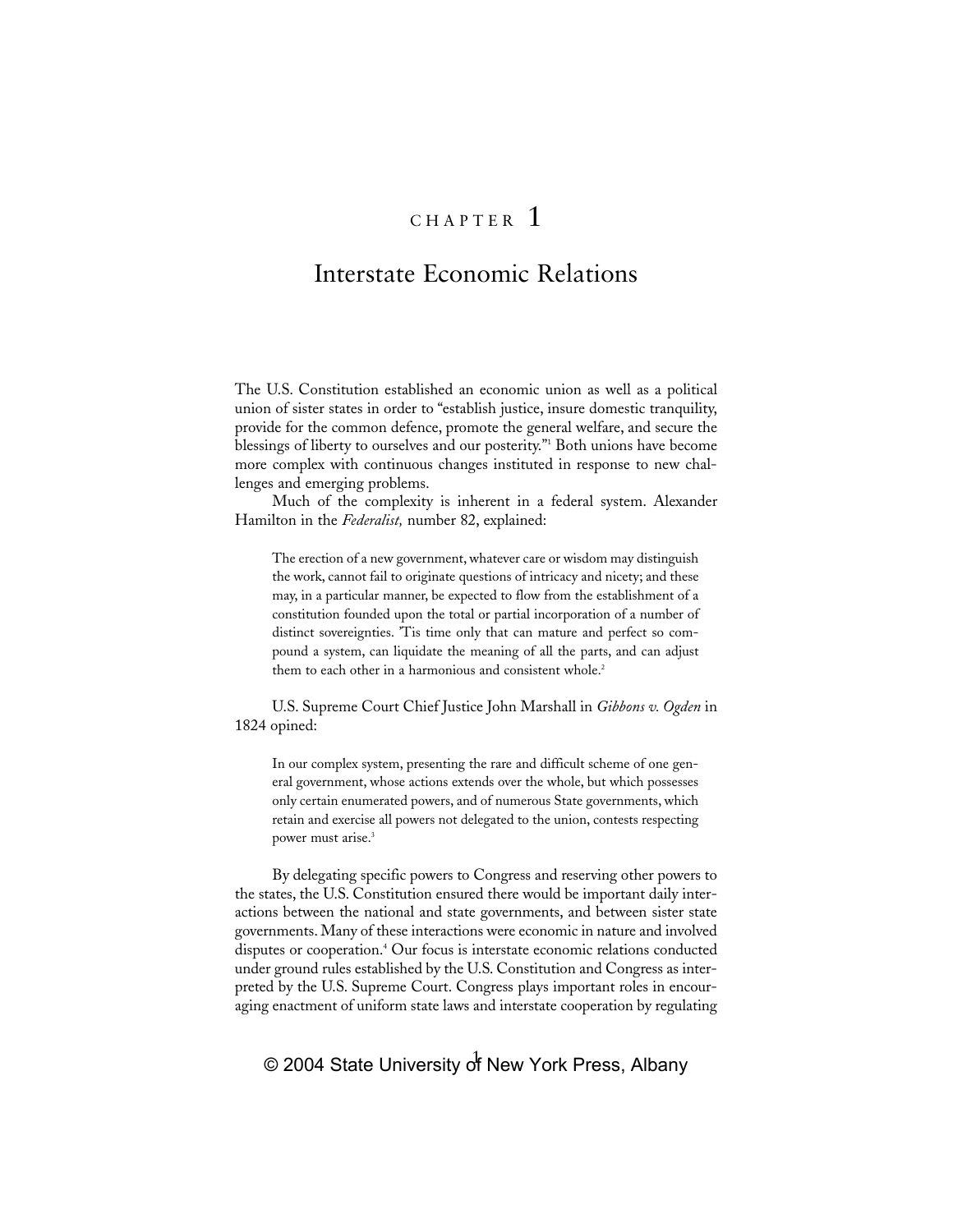relations between states and preempting regulatory powers of states if they are impeding the free flow of commerce in the nation.

The subject matter of interstate economic relations is broad and includes the allocation of river water; joint construction and operation of transportation facilities; erection and removal of interstate trade barriers; tax exportation; competition for industry, tourists, gamblers, professional sports team franchises, and federal government grants-in-aid and facilities; and numerous cooperative activities based upon interstate compacts and interstate administrative agreements.<sup>5</sup>

A review of economic and political conditions in the colonies prior to the Declaration of Independence in 1776, the prosecution of the Revolutionary War by the thirteen newly independent states, and experience under the Articles of Confederation and Perpetual Union will facilitate an understanding of the intergovernmental provisions included in the U. S. Constitution.

### **Development of the Constitution**

Mercantilism was the prevailing economic and political policy in western Europe during the seventeenth century. England, the mother country of thirteen colonies in North America, sought to promote its political power in the world by developing strong home industries and a favorable balance of international trade.<sup>6</sup> The latter was to be obtained by the imposition of duties and tariffs on most imports, prohibition of other imports, and encouragement of exports. Gold, which was viewed as a major source of national power, would flow from nations with an export deficit to nations with an export surplus.

The seeds of revolt against the British crown were sowed in the Navigation Acts of 1660 and 1663 requiring colonists to purchase and sell goods only in England and to transport all goods in English ships. Eighteenth century mercantilist acts of Parliament sowed new seeds and fertilized the old seeds. A 1732 act forbade colonists to trade in woolen goods; the Molasses Act of 1733 imposed a duty on all molasses, rum, and sugar imported by a colony and thereby interfered with the colonies' trade with Spanish New World colonies; a 1750 act prohibited the manufacture of certain iron products and the shipment of pig iron to England; the Sugar Act of 1764 placed restrictions on trade in food, lumber, and other items with the West Indies; and a 1764 writ of assistance act empowered crown revenue officers combating smuggling to conduct searches and seizures, and required colonists to assist the officers. The Stamp Act of the following year was an attempt by Parliament to obtain revenue from the colonies to pay part of the cost of the French and Indian War by requiring an official stamp on various legal documents and newspapers. This act was viewed in particular as an attack on intellectual freedom. The Continental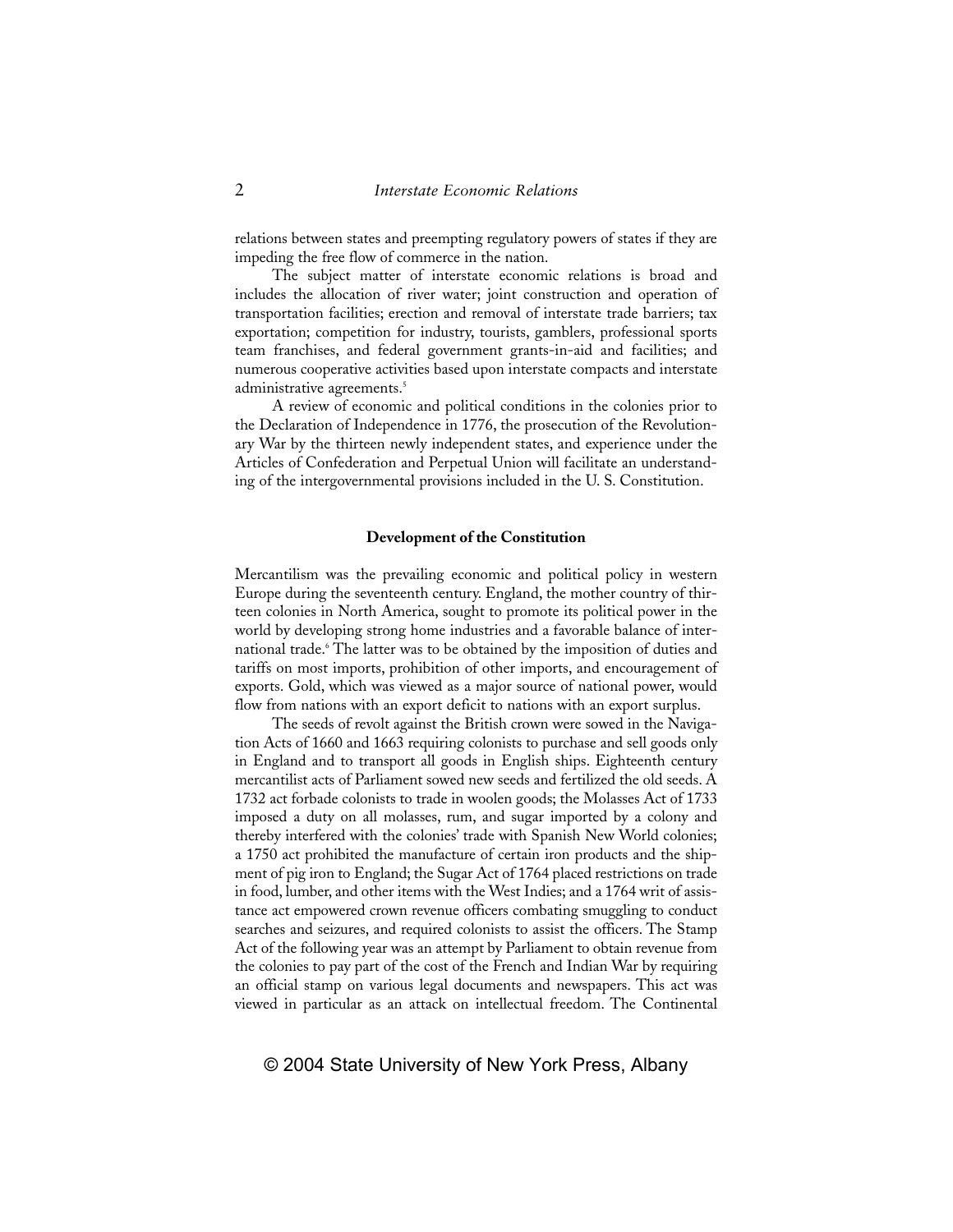Congress reacted by maintaining in 1765 taxes could be levied legitimately only by popularly elected colonial assemblies. Subsequently, the slogan "no taxation without representation" became popular.

The colonial break with the United Kingdom occurred in 1775 when New Hampshire declared its independence and representatives of the thirteen former colonies in 1776 signed the Declaration of Independence. Coincidentally, Adam Smith's famous book—*An Inquiry into the Nature and Causes of the Wealth of Nations*—was published in 1776 and constituted a blistering attack on the mercantilist system.7 Emphasizing the law of comparative advantage, Smith wrote that it is best to purchase products from other nations if they can produce them at a cost lower than the cost of domestic manufacture and added ". . . in a mercantilist system, the interest of the consumer is almost constantly sacrificed to that of the producer. . . ."8 His book represented a laissezfaire approach with respect to governmental intervention in the economy and this policy approach appealed to persons favoring individual liberties.

The Declaration of Independence produced thirteen new independent nations, but did not create a national government. Each state sent representatives to the second Continental Congress that prosecuted the Revolutionary War by borrowing funds, raising armies, and entering into treaties with certain other nations. This Congress recognized the need for a more formal national union and, in 1777, drafted the Articles of Confederation and Perpetual Union and transmitted them to the thirteen states for ratification.

### *Articles of Confederation*

Four years were required for ratification of the articles primarily because of boundary disputes attributable to imprecise royal land grants. New Hampshire and New York, for example, claimed what today is Vermont; Massachusetts claimed the Rochester, New York, area; and Connecticut claimed present-day Illinois, Indiana, and northern Ohio. A solution to the disputes emerged in 1780 when the Continental Congress suggested the lands in dispute should be assigned to the new Congress, which would be created by the proposed Articles of Confederation and Perpetual Union, for settlement and formation as states of the proposed confederation.<sup>9</sup> In 1781, New York and Virginia ceded the lands they had been claiming and their lead was followed by the other states shortly thereafter. The Congress, created by the articles, enacted the Northwest Ordinance in 1787 and provided that each of the various parts of the Northwest Territory be admitted as a state when its population reached 50,000.<sup>10</sup>

*Provisions.* Article I titles the newly created confederacy "The United States of America," and Article II clearly reveals the nature of the new confederation: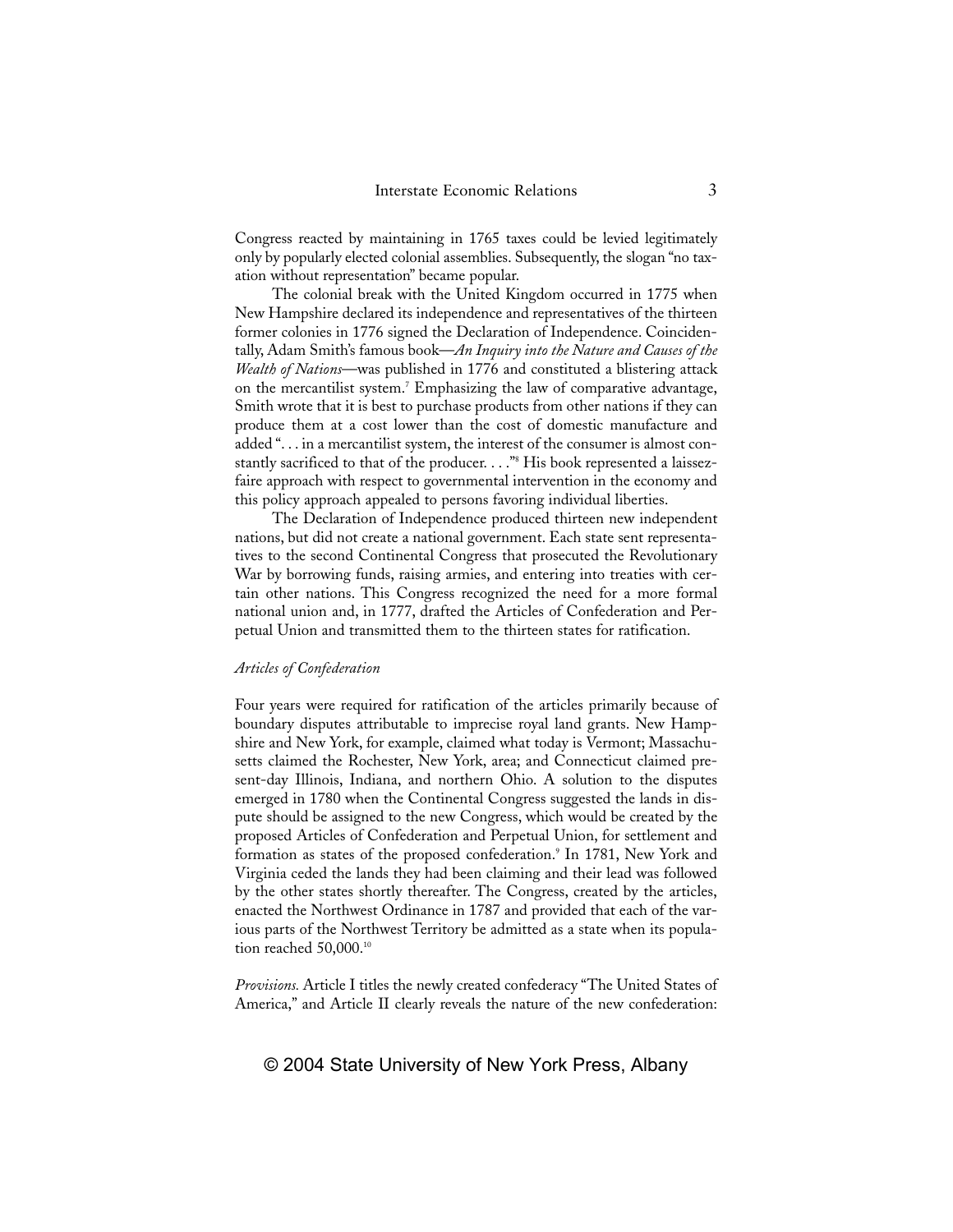"Each State retains its sovereignty, freedom and independence, and every power, jurisdiction and right, which is not by this confederation expressed delegated to the united States in Congress assembled." The absence of a reference to a newly established national government and the choice of the words "the united States in Congress assembled" were chosen deliberately and reflected the fear of centralized power. A new national government with legislative, executive, and judicial branches was not established.

Article III reemphasized the limited nature of the confederation by stipulating the thirteen states were entering

into a firm league of friendship with each other, for their common defence, the security of their liberties, and their mutual and general welfare, binding themselves to assist each other, against all force offered to, or attacks made upon them, or any of them, on account of religion, sovereignty, trade, of any other pretence whatever.

Three important principles relating to harmonious interstate relations were incorporated in Article IV (see chapter 2). Citizens of each state were entitled to the privileges and immunities of citizens in the member states, fugitives from justice must be returned to the requesting state by the governor of the asylum state, and each state must give full faith and credit to the legislative acts, records, and judicial proceedings of sister states. These principles later were incorporated into Article IV of the U.S. Constitution.

Article V established a unicameral Congress composed of two to seven delegates from each state who were appointed annually in a manner prescribed by the state legislature and subject to the limitation that no delegate could serve in Congress for more than three years during any six-year period. Delegates could be recalled and replaced by a state at any time. Each state was allocated one vote in Congress regardless of the number of its delegates.

Although states were forbidden by Article VI to "lay any imposts or duties which may interfere with stipulations in treaties" entered into by Congress with foreign nations, no such prohibition was placed on states relative to imposts and duties being laid on products and raw materials that moved in interstate commerce. Furthermore, Article IX provided that treaties of commerce entered into by Congress may not prevent a state "from prohibiting the exportation or importation of any species of goods or commodities whatsoever . . ."

This article also authorized Congress to appoint a president as presiding officer for a period of one year during any term of three years, coin money, establish a standard system of weights and measures, regulate trade with Indians, establish post offices, and appoint "all officers of the land forces in the service of the United States excepting regimental officers . . . all the officers of the naval forces, and other officers of the United States." In addition, this arti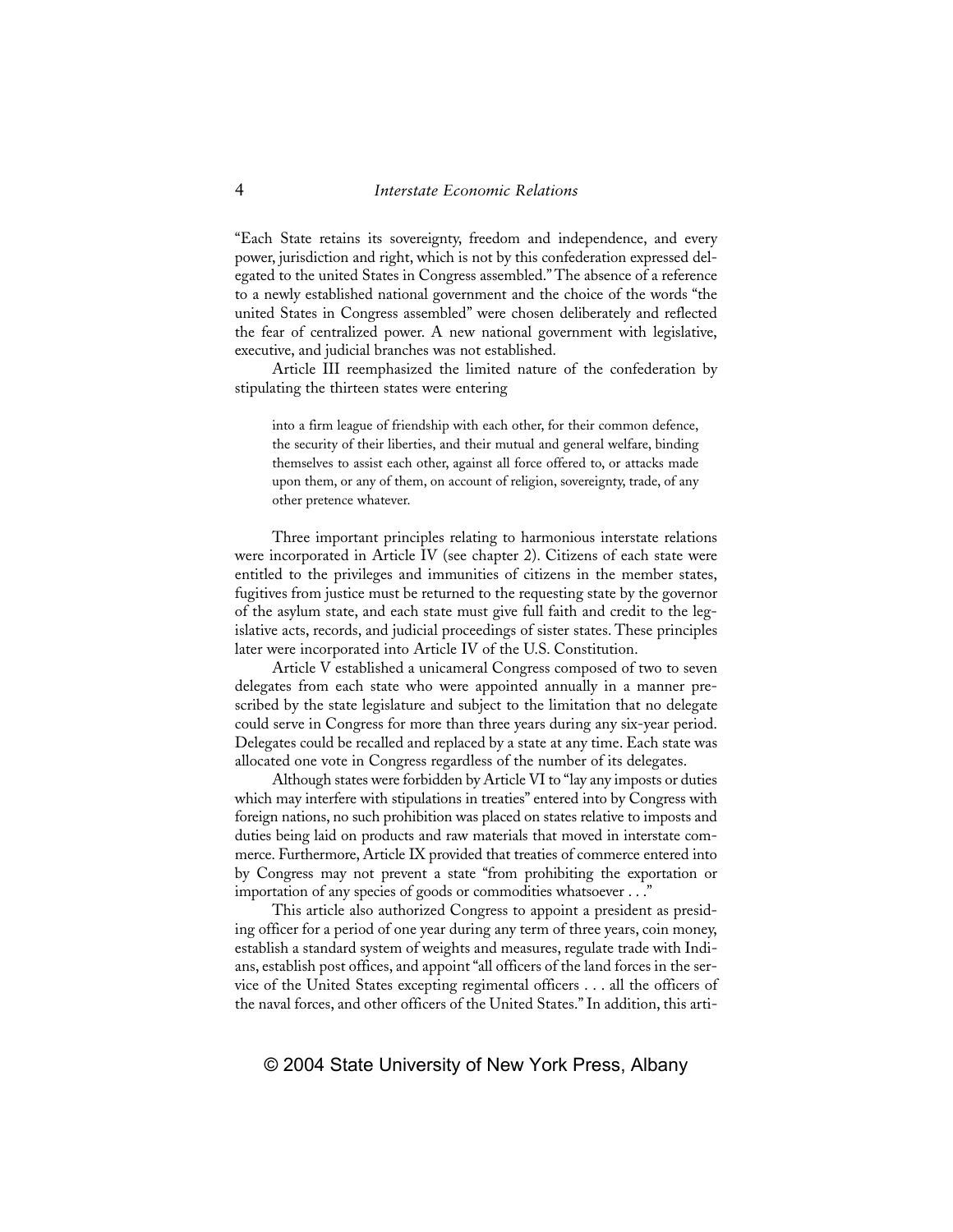cle authorized Congress to appoint "a Committee of the States," composed of one delegate from each state, to sit during congressional recesses with authority to borrow funds, coin money, declare war, establish a postal system and standards of weights and measures, negotiate treaties, raise an army and a navy, and regulate relations with the Indian tribes. This committee was empowered to exercise additional powers provided that nine states agreed to their delegation.

One of the most interesting articles is Article XI:

Canada, acceding to this Confederation, and joining in the measures of the United States, shall be admitted into and entitled to all the advantages of this Union, but no other colony shall be admitted into the same unless such admission be agreed to by the nine States.

The limited powers delegated to Congress by the Articles of Confederation and Perpetual Union predestined the failure of the Confederation. In 1974, Martin Diamond concluded "neither the friends nor the enemies of the Confederation regarded the articles as having created any kind of government at all, weak or otherwise."11

*Defects.* The defects of the Articles of Confederation and Perpetual Union became apparent within a period of four years. The first major defect was Congress' lack of authority to levy taxes and its reliance for funds upon states which often failed to contribute their quotas in full. The result was the inability of Congress to effectively implement the powers delegated to it by the articles.

The second major defect was the failure to authorize Congress to regulate interstate commerce. Alexander Hamilton in the *Federalist* number 11 reflected the views of Adam Smith: "An unrestrained intercourse between the States themselves will advance the trade of each by an interchange of their respective productions, not only for the supply of reciprocal wants at home, but for exportation to foreign markets."12 He contended in the *Federalist* number 22 "[t]he interfering and unneighborly regulations of some States . . . have, in different instances, given just cause of umbrage and complaint to others, and . . . if not restrained by a national control, would be multiplied and extended till they became . . . injurious impediments to the intercourse between the different parts of the Confederacy."13 Frederick H. Cooke in 1908 commented "[o]ne of the chief evils of the confederation was the power exercised by the commercial states of exacting duties upon the importation of goods destined for the interior of the country or for other states."14

The third major defect was Congress' inability to enforce its statutes and treaties with other nations because states were not obliged to respect them. James Madison reported in 1787 states had violated the Peace Treaty of 1783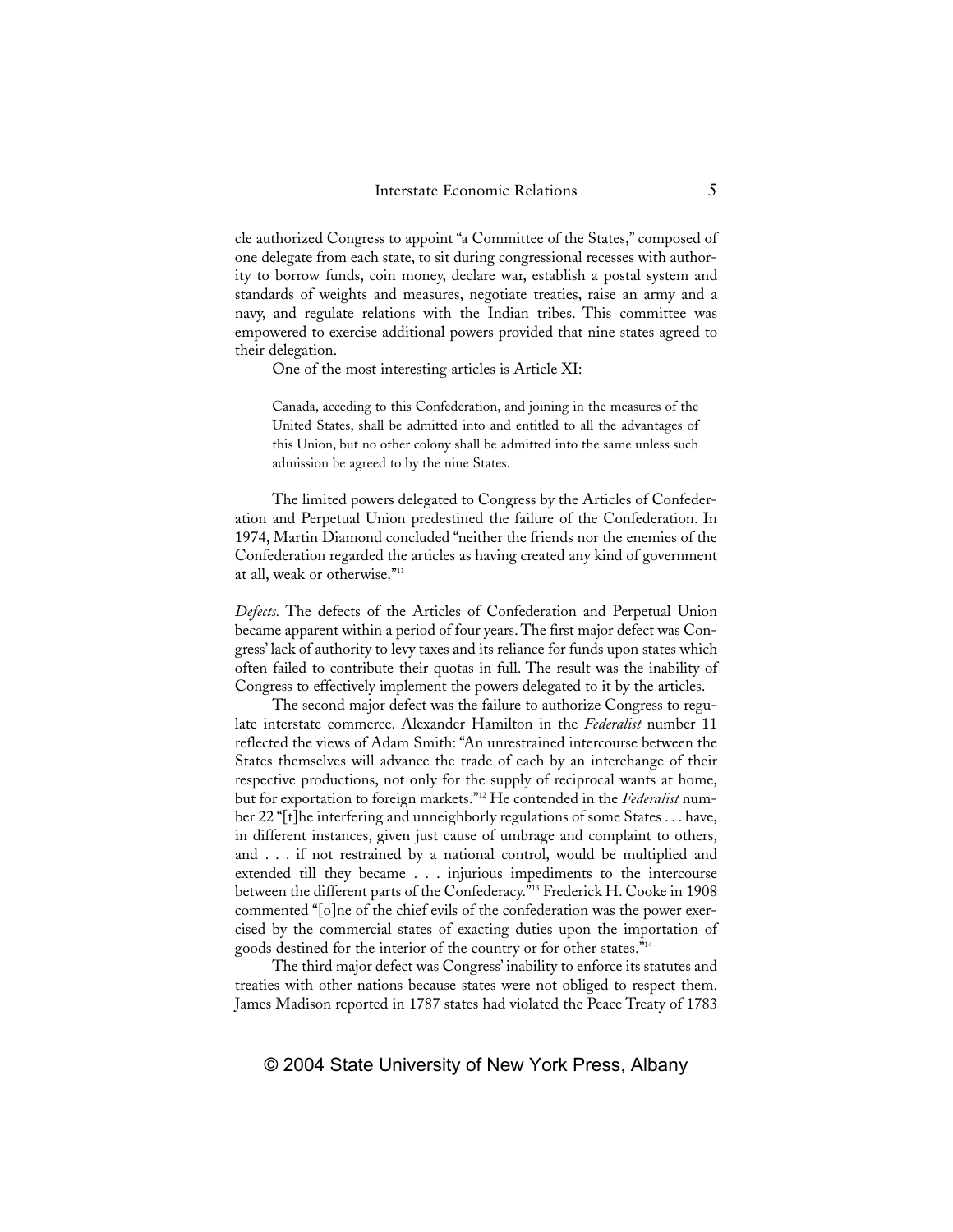with the United Kingdom, the Treaty with the Kingdom of France, and the Treaty with Holland, and added no foreign power had yet "been rigorous in animadverting on us."15 Hamilton noted in the *Federalist* number 16 "[t]he measures of the Union have not been executed; and the delinquencies of the States have step by step matured themselves to an extreme, which has, at length, arrested all the wheels of the national government and brought them to an awful stand."16

The first defect was responsible for the fourth major defect: The lack of funds to raise and support an army and a navy during a period when the friendly French monarchy was in danger of collapse, Spain controlled the territory to the southwest and closed the Mississippi River, and Canada was under British control and excluded U.S. citizens from the St. Lawrence River. John Jay in the *Federalist* number 4 expressed concerns relative to the ability of the individual states to raise armies and navies and asked: "If one was attacked, would the others fly to its succor and spend their blood and money in its defense?"17 Shays' Rebellion (1786–1787) in western Massachusetts demonstrated the inability of a state government to suppress a rebellion that was put down by a private army funded by wealthy citizens. Hamilton, a major supporter of the proposed U.S. Constitution, was convinced "[a] firm Union will be of the utmost moment to the peace and liberty of the States as a barrier against domestic faction and insurrection."18

The possible fracturing of the Confederation into a series of smaller confederacies was viewed as a distinct possibility. Madison wrote in 1787 "a breach of any of the Articles of Confederation by any of the parties to it absolves the other parties from their respective obligations, and gives them a right if they choose to exert it of dissolving the Union altogether."19 Citing the historical division of Great Britain into three nations and constant wars between them, John Jay in the *Federalist* number 5 feared the "United States" would be divided into three or four nations and "they would always be either involved in disputes and war, or live in the constant apprehension of them."20 Referring to commerce between states, Hamilton added a disunion "would occasion distinctions, preferences, and exclusions" on the part of individual states against other states.<sup>21</sup>

### *The 1787 Constitutional Convention*

Observers were aware of the defects of the Articles of Confederation and Perpetual Union as early as 1785. In recognition of the importance of harmonious interstate relations, Maryland's and Virginia's state officers drafted, in 1785, a navigation and trade agreement for the Potomac River and Chesapeake Bay. In ratifying the interstate compact, the Maryland General Assembly suggested that Delaware and Pennsylvania be included in future negotiations on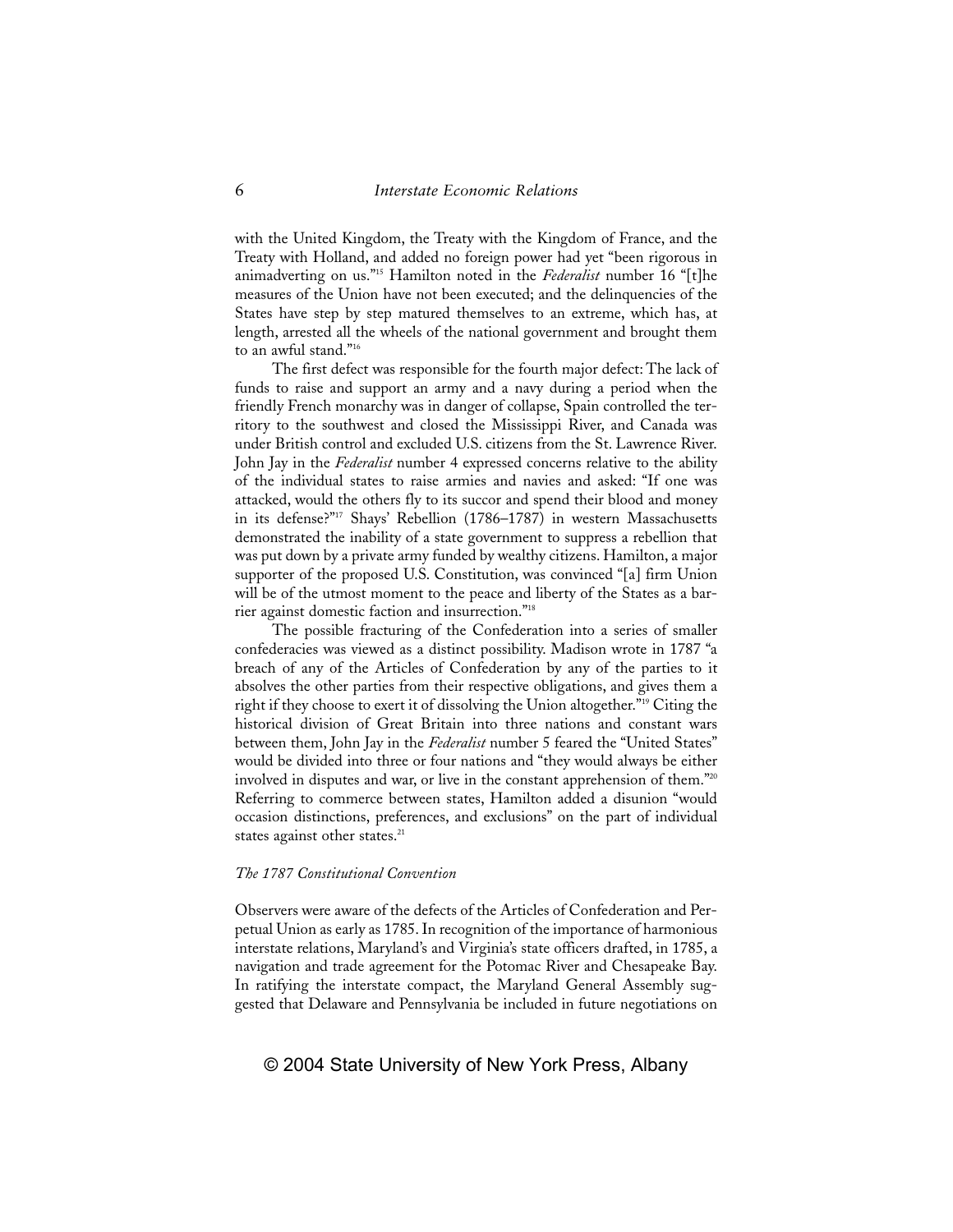interstate-commercial relations. The Virginia General Assembly enacted the compact into law and invited the other states to send delegates to a convention—to be convened in Annapolis, Maryland—in 1786, for the purpose of developing a uniform system of interstate commerce.

Nine states appointed commissioners to attend the conference, but only twelve commissioners from five states participated. They endorsed a memorial, drafted by Alexander Hamilton of New York, requesting Congress to convene in May 1787 a convention to examine the Articles of Confederation and Perpetual Union and to propose amendments as needed. On February 21, 1787, Congress called such a convention to convene in Philadelphia on May 25, 1787, but let each state determine the method of selecting delegates. Seventy-four delegates were selected by the state legislatures or appointed by the governors under legislative authorization. Nineteen selected delegates either refused their appointments or did not attend the convention. An additional fourteen delegates, including New York delegates Robert Yates and John Lansing who objected to the approach taken by the majority of delegates, departed the convention prior to convention approval of the proposed U.S. Constitution. The State of Rhode Island and Providence Plantations failed to send delegates because it saw no need for a convention since Article XIII of the Articles of Confederation and Perpetual Union provided they could be amended by the concurrent affirmative actions of the Congress and each state legislature.

Four days after the convention opened. Governor Edmund Randolph of Virginia unveiled fifteen resolutions serving as the foundation for a national government possessing powers similar to those of the United Kingdom Government.<sup>22</sup> These resolutions generated a major debate relative to whether the Articles of Confederation and Perpetual Union should be amended or replaced. Prior to the arrival of delegates from five states, the convention voted, six to one, to replace the articles and draft a new national fundamental law.

A constitutional convention would be successful in drafting a new fundamental law only if the major regional interests were able to reach compromises on contentious proposals. There were sharp differences of opinion between the northern and southern states, the eastern and western states, and states with large populations or small populations. The latter, endorsed the New Jersey plan introduced by William Patterson, providing equal state representation in Congress, a continuation of the representation system established by the articles. The large states favored the Virginia Plan and argued equity demanded representation based upon population in view of the fact the large states would pay the bulk of the taxes levied by the proposed Congress. The issue was debated in the Committee of the Whole for several weeks prior to the so-called Connecticut Compromise solving the representational problem by providing equal state representation in the Senate and representation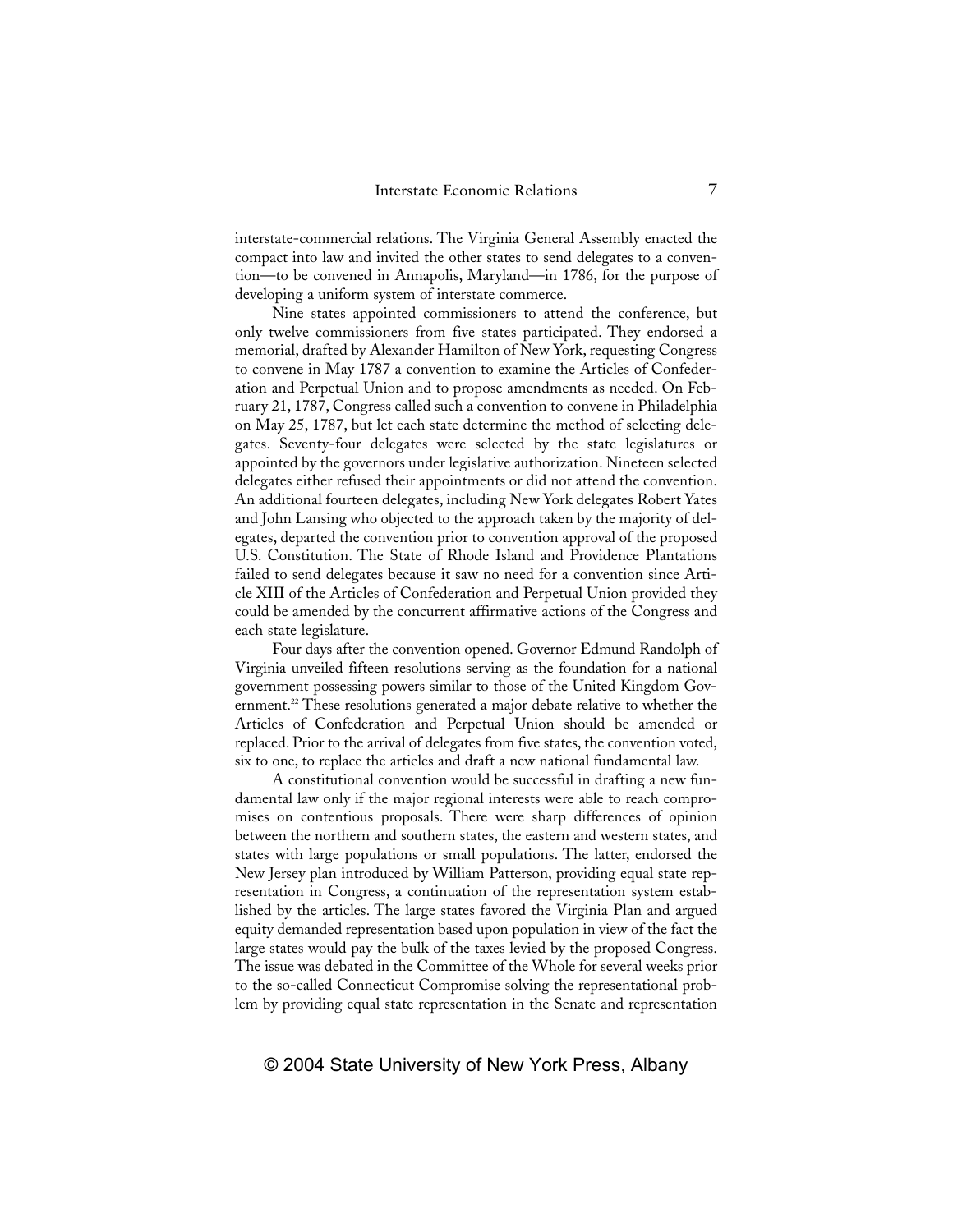based upon population in the House of Representatives with the proviso that each state have a minimum of one representative.

Disputes over slavery and import and export duties threatened to produce a deadlocked convention. The southern states desired a provision allowing the importation of slaves, a provision opposed by the northern states. A compromise was reached in the form of Article I, §9, of the proposed constitution allowing the importation of slaves for a period of twenty years and granting Congress authority to impose a maximum tax of ten dollars on each imported slave. The northern states favored the levying of import and export duties to raise revenue for the proposed new national government, and southern states opposed such duties on the grounds that they imported most manufactured products and exported most of the products they produced. A logical compromise was reached in Article I, §8: Congress may levy only import duties.

A proposal to grant authority to Congress to disallow state statutes contravening the powers delegated to it provoked a major controversy. James Madison argued state legislatures could "pass laws which will accomplish their injurious objects before they can be repealed by the General legislature or be set aside by the national tribunals," hence a congressional negative was essential.23 Not surprisingly, the convention rejected the proposal because the proposed constitution would significantly reduce the powers of the states, implementation of state laws would be delayed for several months while the statutes were reviewed by Congress, and the proposal would allow Congress—without constitutional criteria—to declare state statutes *ultra vires* and possibly convert the governance system into a unitary one.

The delegates fashioned the first federal constitution in the world that incorporated elements of a unitary system and elements of a confederate system by establishing an *Imperium in Imperio*. Specific powers were delegated by the supreme law to Congress which is forbidden to exercise specified powers. All other powers, unless prohibited, are reserved to the states. Most powers delegated to Congress are not exclusive and states possess concurrent authority to exercise these powers provided they do not violate the supremacy of the law provision of Article VI, which stipulated that all acts of Congress and treaties entered into by the United States were the supreme law of the land "any thing in the Constitution or Laws of any State to the contrary notwithstanding." As explained in chapter 4, the U.S. Supreme Court developed a dormant commerce clause doctrine under which the court in the absence of congressional legislation struck down state and/or local government laws as violative of the clause.

The proposed constitution established two branches of government that did not exist under the Articles of Confederation and Perpetual Union: an executive branch headed by the president and a judicial one consisting of a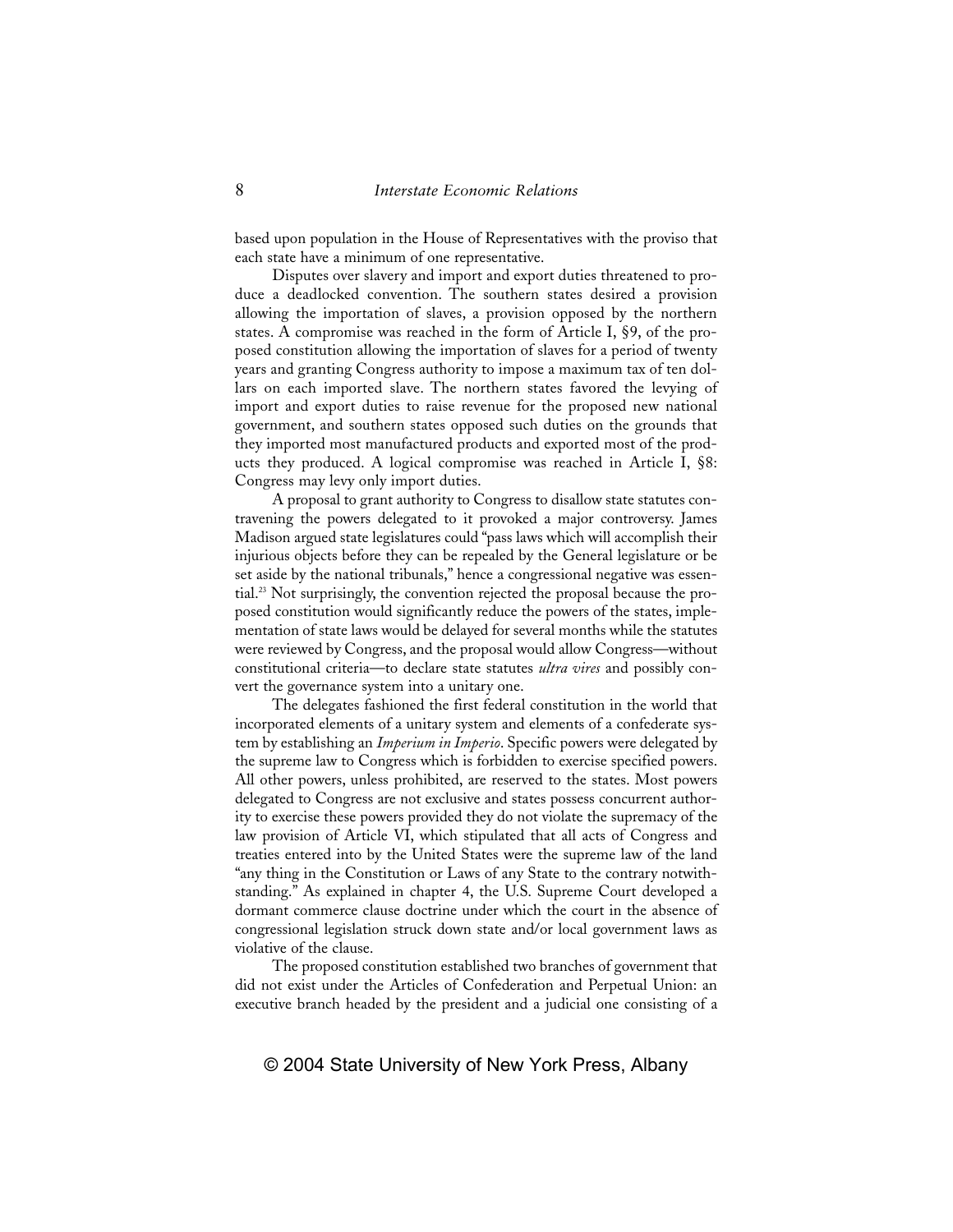Supreme Court. Congress was authorized to create courts inferior to the Supreme Court. The convention-produced document included a number of provisions, primarily ones governing interstate relations, contained in the articles. A major distinction between the two documents involved the source of governmental powers. Under the articles, Congress derived its powers from the thirteen states. The proposed constitution, reverting to the language of the Declaration of Independence, identifies the people as the source of the proposed new government.

Convention delegates were aware that the articles were popular with most citizens who feared a strong national government and to persuade all states to ratify the proposed constitution would be an impossible task. In consequence, they incorporated a provision in Article VII stipulating ratification by nine states would establish "this Constitution between the States," a provision that mirrored Article X of the Articles of Confederation and Perpetual Union, which permitted nine states in Congress assembled to delegate any or all of its powers to the Committee of the States for execution during recesses of Congress. The framers apparently were convinced that ratification of the proposed fundamental law by nine states would persuade the remaining four states to ratify it. The convention resolved on September 17, 1787, that each state should elect delegates to a convention to consider ratification of the proposed constitution.

### *Securing Ratification*

Proponents faced a daunting task persuading nine states to ratify a document viewed by many citizens as a threat to their individual liberties because of the broad powers delegated to the proposed Congress. Article I, §9, of the proposed fundamental law contained three civil liberty provisions—prohibition of enactment of a bill of attainder and an ex post facto law, and suspension of the writ of habeas corpus except during an invasion by a foreign power. These guarantees did not satisfy opponents of the document who referred to colonial charters guaranteeing due process of law and right to petition for redress of grievances, levying of taxes only by approval of elected representatives, and prohibited of arrest and punishment without a specific charge. Certain critics also objected to the omission of any acknowledgment of God and to the requirement that all public offices be held by a Christian. The image of Oliver Cromwell was raised by the provision (Art. II, §2) designating the president as "commander in chief of the Army and Navy of the United States, and of the Militia of the several States, when called into the actual service of the United States. . . ." Furthermore, opponents maintained that the convention was called by Congress—created by the Articles of Confederation and Perpetual Union, for the sole purpose of amending the articles and the constitutional convention lacked authority to replace them.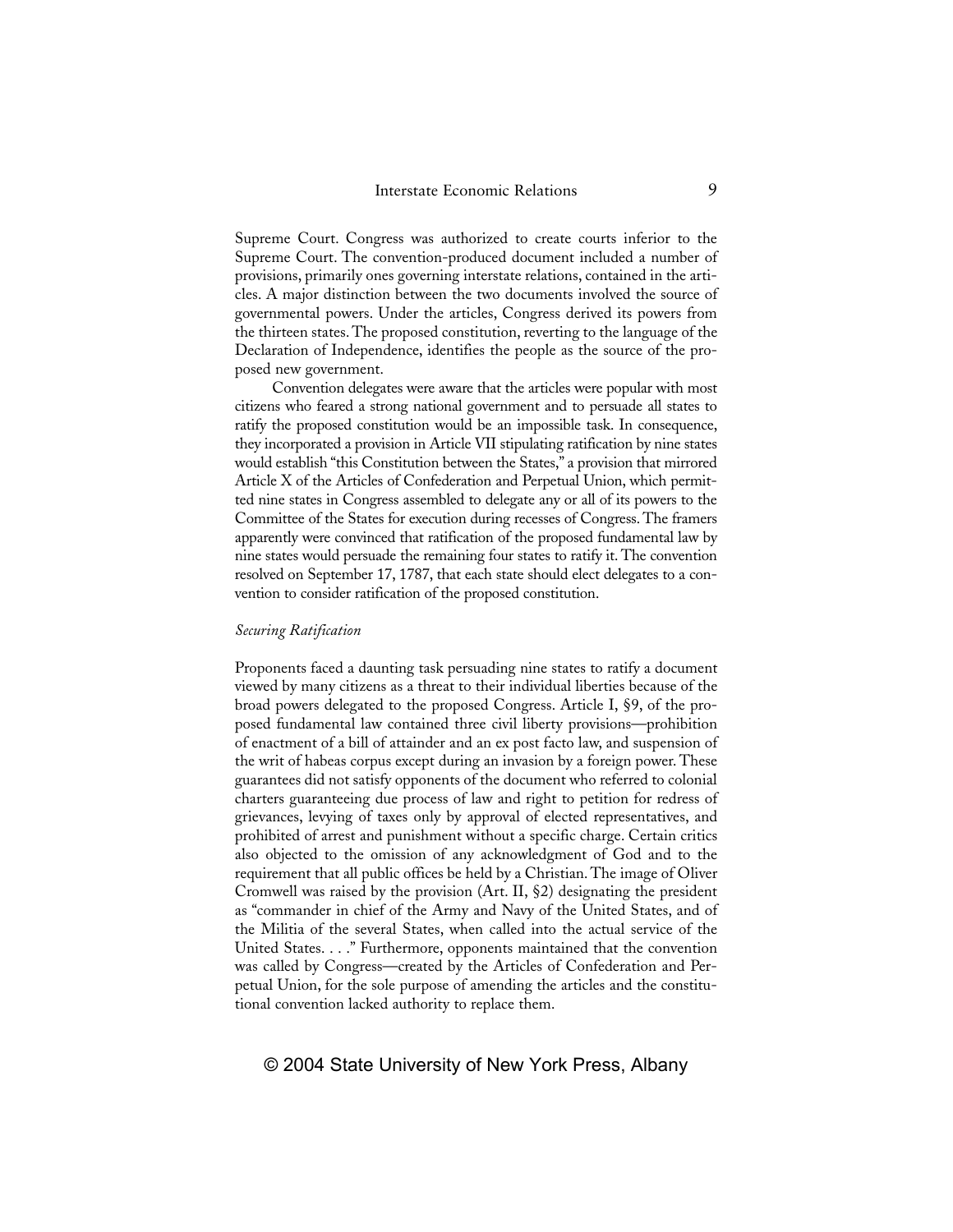*The Federalist Papers.* Opposition to the proposed constitution was particularly strong in New York where Alexander Hamilton enlisted John Jay and James Madison to join him in writing eighty-five letters to editors of New York City newspapers, all of which were signed *Publius* and collectively referred to as *The Federalist Papers,* which supported the handiwork of the convention during the winter and spring of 1787–1788. The first thirty-six letters were published in book form in late March 1788, and subsequently the remaining letters were published. Each letter, as noted, identified defects of the Articles of Confederation and Perpetual Union or explained and justified a provision of the proposed new fundamental document. These letters remain the best expositions on the unamended U.S. Constitution. The reader should be warned that the terms confederation and federation often were used interchangeably in the letters. Madison in the *Federalist* number 39 explained the proposed governance system would be "neither wholly national nor wholly federal" [confederate].<sup>24</sup>

The *Federalist* number 14, authored by Madison, sought to assure readers the proposed government would be one with limited powers and state governments would not be abolished.25 In the *Federalist* number 45 he reiterated this point by writing "[t]he powers delegated by the proposed constitution to the federal government are few and defined. Those which are to remain in the State governments are numerous and indefinite."26 Madison continued by maintaining the congressional delegated powers would concern external affairs, including the regulation of foreign commerce, and the reserved powers of the states would be broad.

Hamilton in the *Federalist* number 17 addressed the fear of a "too powerful" national government in the following terms:

It will always be far more easy for the State governments to encroach upon the national authorities than for the national government to encroach upon the State authorities. The proof of this proposition turns upon the greater degree of influence which the State governments, if they administer their affairs with uprightness and prudence, will generally possess over the people.<sup>27</sup>

He repeated this argument in the *Federalist* number 31 and in number 32 assured readers each state would "possess independent and uncontrollable authority to raise their own revenues for the supply of their own wants" and an attempt by Congress to abridge this authority "would be a violent assumption of power, unwarranted by any article or clause of its Constitution."28 He placed exclusive national powers in three categories:

where the Constitution in express terms granted an exclusive authority to the Union; where it granted in one instance an authority to the Union, and in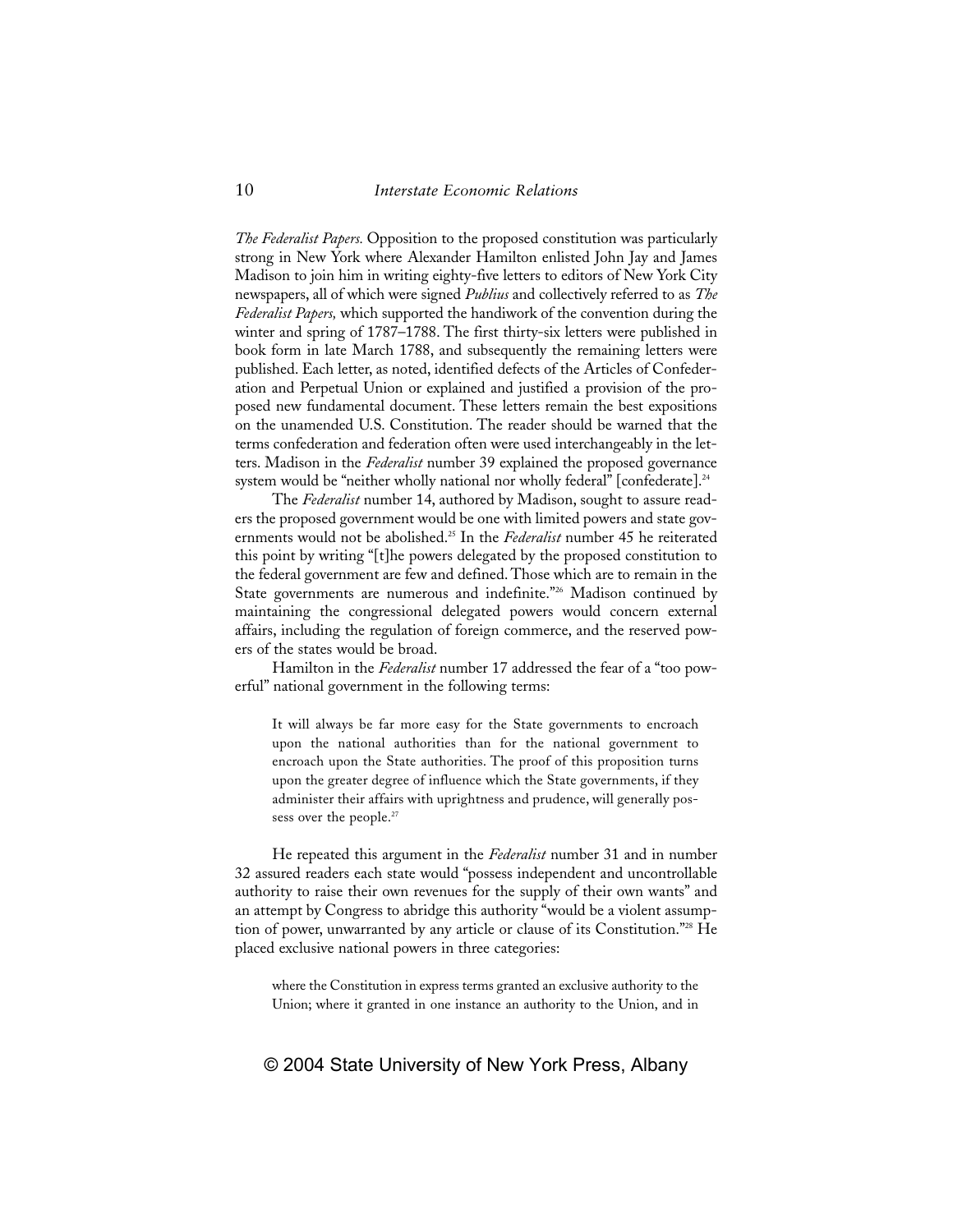another prohibited the States from exercising the like authority; and where it granted an authority to the Union to which a similar authority in the States would be absolutely and totally contradictory and repugnant.<sup>29</sup>

*The Anti-Federalist Papers.* Hamilton's, Jay's, and Madison's arguments were countered, generally by a series of letters termed the Anti-Federalist papers. Sixteen essays, signed Brutus, were published in the *New York Journal* in the period October 1787 to April 1788. These essays were not printed as a single document during the debates on ratification of the proposed U.S. Constitution. The identify of Brutus has not been proved conclusively, but available evidence suggests it was Robert Yates, a New York delegate to the Philadelphia Convention. Other letters opposing ratification of the proposed constitution were signed Cato who might have been Governor George Clinton of New York.

Brutus advanced several major objections to the work of the convention. He contended in his first letter a unitary system would develop in time because the proposed government would "possess absolute and uncontrollable power" inherent in the necessary and proper clause and the supremacy of the laws clause of the U.S. Constitution.<sup>30</sup> A second major objection, outlined in his sixth letter, was the authorization for the proposed Congress to levy and collect duties, excises, and taxes, which combined with the necessary and proper clause, would result in the states lacking "the power to raise one shilling in any way, but by the permission of the Congress."31

Brutus in his eleventh letter examined the proposed judicial system that was designed to be independent of Congress and the citizenry. He concluded: "That the judicial power of the United States will lean strongly in favour of the general government and will give such an explanation to the constitution as will favour an extension of the jurisdiction is very evident from a variety of considerations."32 Brutus added that the Constitution's use of general terms combined with the necessary and proper clause suggests the constitution was not to be interpreted strictly.

Cato in his fourth letter took up the theme of the term of office of the proposed president and powers granted to the incumbent, and warned readers this combination "would lead to oppression and ruin."33 Cato's fifth letter objected to biennial terms of office for proposed members of the House of Representatives on the ground annual terms are a democratic safeguard, and added the method of selecting members of the Senate will create an aristocracy, and emphasized "the slave trade is, to all intents and purposes, permanently established."34

In his seventh letter, Cato expressed in strong terms his distrust of "rulers."

Hitherto we have tied up our rulers in the exercise of their duties by positive restrictions—if the cord has been drawn too tight, loosen it to the necessary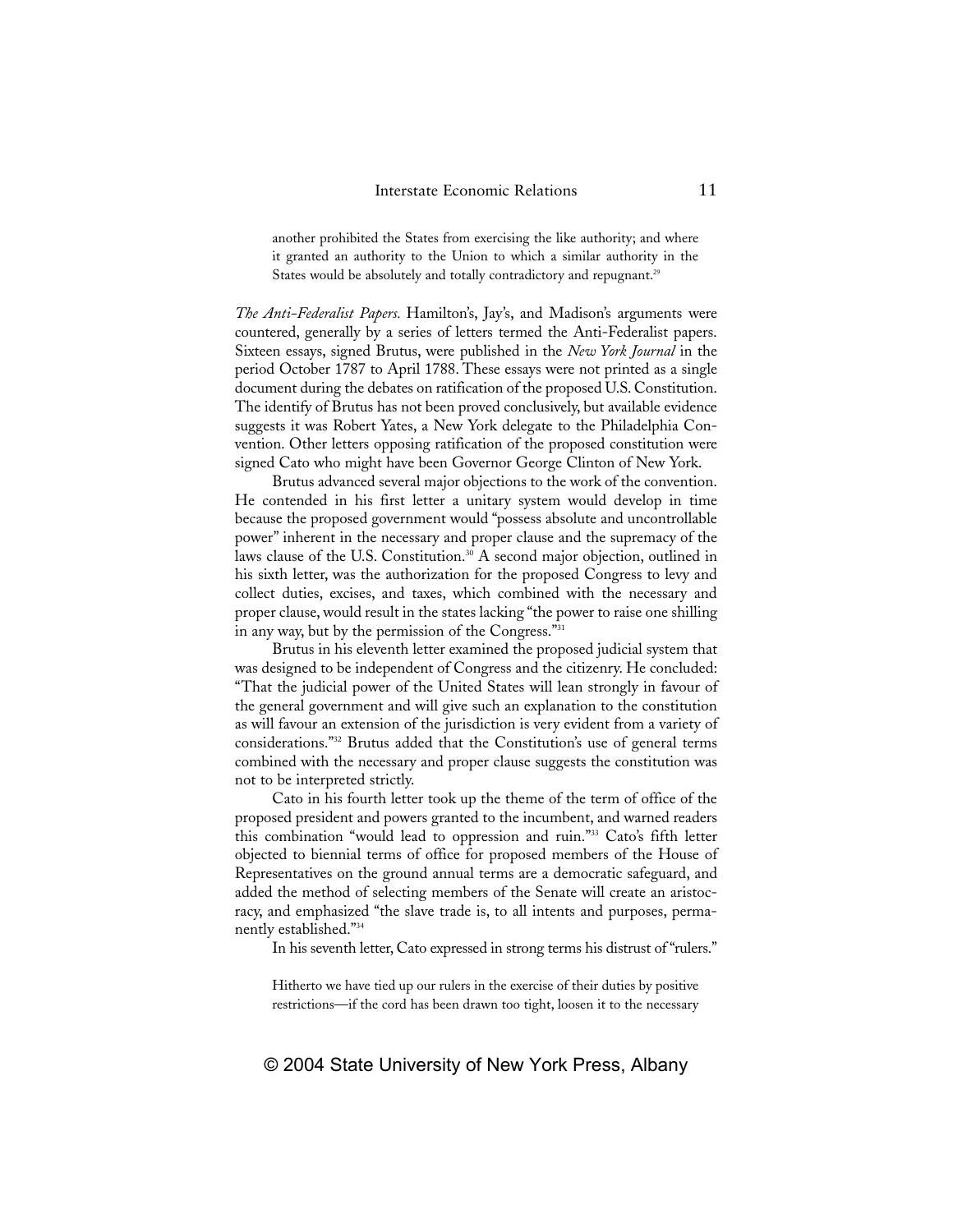extent, but not entirely unbind them—I am no enemy to placing a reasonable confidence in them; but such an unbounded one as the advocates and framers of this new system advise you to, would be dangerous to your liberties; it has been the ruin of other governments, and will be yours, if you adopt with all its latitudinal powers—unlimited confidence in governors as well as individuals is frequently the parent of deception.<sup>35</sup>

Influenced in part by the promise of proponents, the first order of business of the new Congress would be the proposal of a series of constitutional amendments collectively termed the Bill of Rights. The requisite number of states ratified the proposed Constitution by June 1788, when the New York convention convened. At this point in time, the New York delegates had to make the decision whether the state should become a member of the union of states. Hamilton and other supporters of the Constitution presented strong arguments which were challenged by anti-Federalists and particularly by Melancton Smith.<sup>36</sup> The proponents won the debate and also won the debate in Virginia. The remaining noncommitted states—North Carolina and Rhode Island and Providence Plantations—ratified the fundamental law in the autumn of 1789 and spring of 1790, respectively.

### *The Framers' Motives*

Charles A. Beard in a 1913 book addressed the question of the motives of the framers of the U.S. Constitution.<sup>37</sup> His research uncovered the fact many delegates to the constitutional convention were owners of government bonds, land mortgages, and paper money that was nearly worthless, and suggested these delegates could benefit financially from the establishment of a strong national government with taxation powers. The book was subjected to strong criticism.

The author explained in 1935 the book had been criticized by former president William H. Taft and a number of prominent historians, including professor Albert Bushnell Hart who, in Beard's words, "declared that it was little short of indecent."38 Beard reported the text of the 1935 edition was the same as the original text and denied the critic's charge the book accused the delegates of seeking financial gain.

Writing in 1937, political scientist William Bennett Munro explained the Declaration of Independence was drafted by men of wealth who clearly were not motivated by economic gain and natural leaders would have been excluded from the convention had wealthy persons not served in the constitutional convention.39 Similarly, historian Robert E. Brown uncovered evidence a number of wealthy citizens in various states were opponents of the proposed Constitution that was favored by relatively poor persons.<sup>40</sup> Political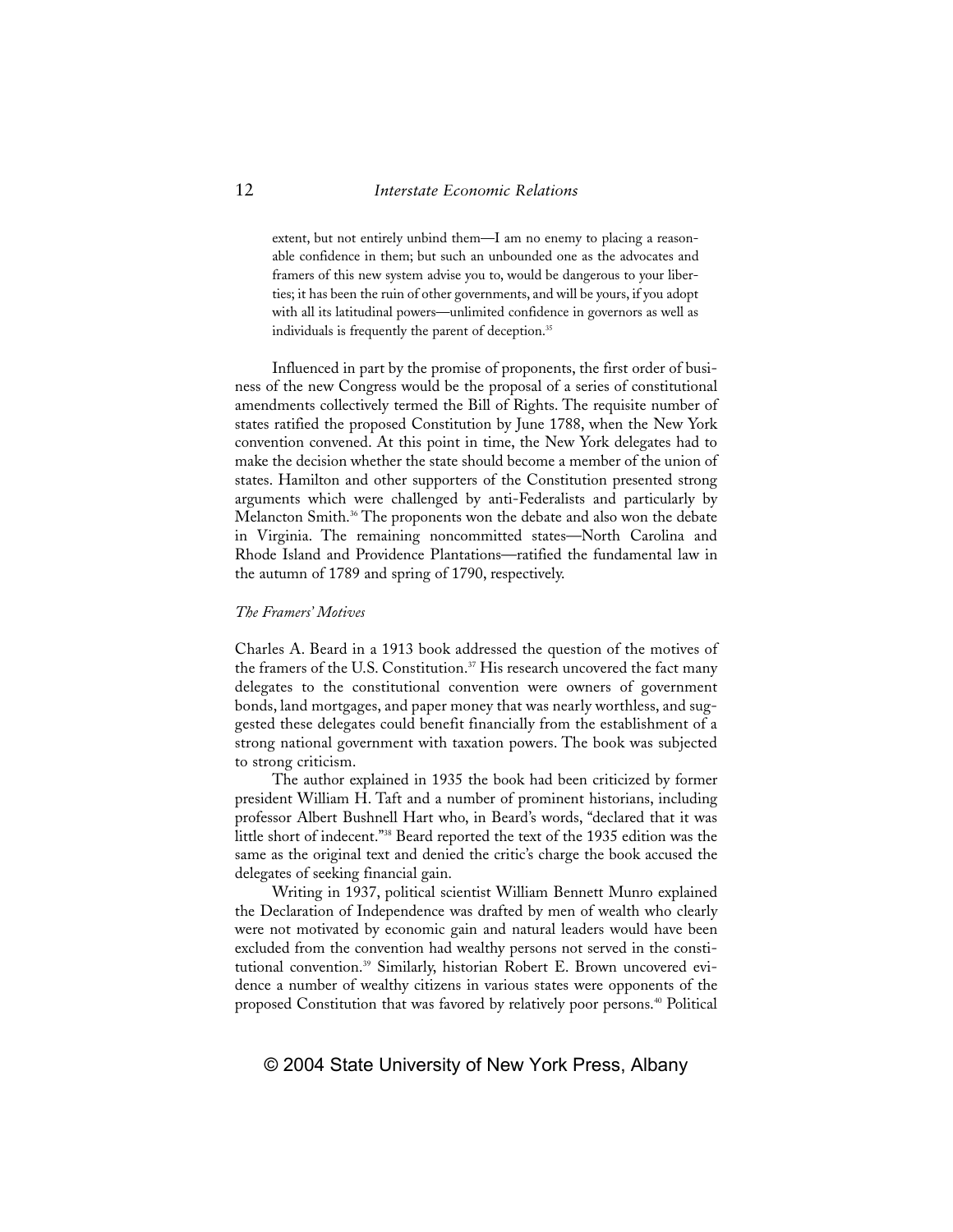scientist William H. Riker in 1964 endorsed Brown's views and suggested the need for a strong army and navy to counteract potential threats from Great Britain and Spain was the primary motive of delegates who favored a strong national government.<sup>41</sup>

The evidence produced by the above and other scholars suggests the delegates had multiple motives in drafting the Constitution with economic considerations and the need for a strong military force the primary ones. Each of these motives supported the other motive; that is, a strong army and navy required a strong national economy and vice versa.

### **The Distribution of Powers**

The framers of the U.S. Constitution, according to the *Federalist Papers,* did not provide for a complete national government, but instead limited it to expressed delegated powers and reserved all other powers not prohibited to the states and the people including concurrent powers. The powers delegated to this partial government, however, are substantial.

### *The Delegated Powers*

Section 8 of Article I contained the following list of powers exercisable by Congress:

To lay and collect taxes, duties, imposts and excises, to pay the debts and to provide for the common defence and general welfare of the United States, but all duties, imposts, and excises shall be uniform throughout the United States;

To borrow money on the credit of the United States;

To regulate commerce with foreign nations, and among the several States, and with the Indian tribes;

To establish an uniform rule of naturalization, and uniform laws on the subject of bankruptcies throughout the United States;

To coin money, regulate the value thereof, and of foreign coin, and fix the standards of weights and measures;

To provide for the punishment of counterfeiting the securities and current coins of the United States;

To establish post offices and post roads;

To promote the progress of sciences and useful arts, by securing for limited times to authors and inventors the exclusive right to their respective writings and discoveries;

To constitute tribunals inferior to the supreme court;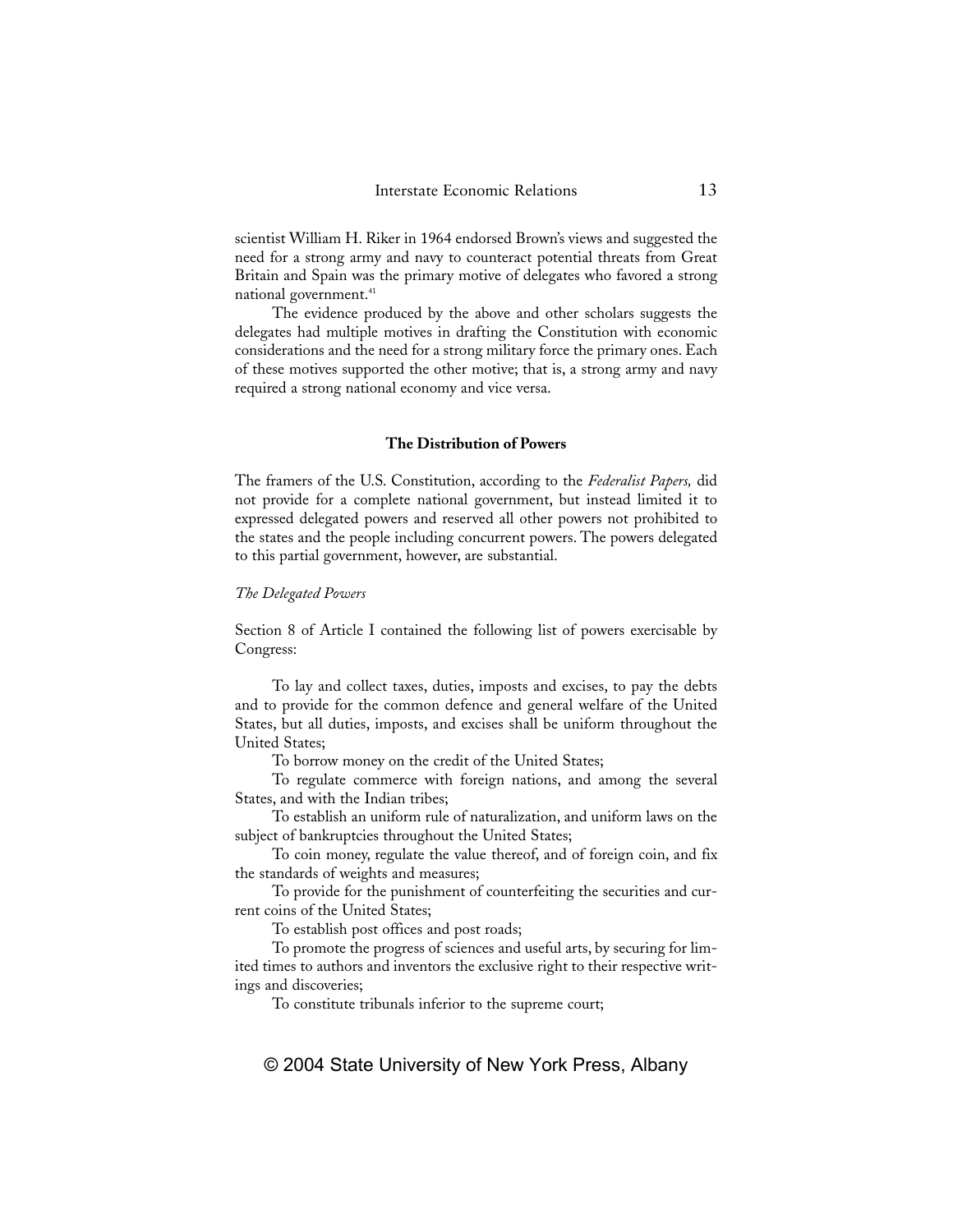To define and punish piracies and felonies committee on the high seas, and offenses against the law of nations;

To declare war, grant letters of marque and reprisal, and make rules concerning captures on land and water;

To raise and support armies, but no appropriations of money to that use shall be for a longer term than two years;

To provide and maintain a navy;

To make rules for the government and regulation of the land and naval forces;

To provide for calling forth the militia to execute the laws of the Union, suppress insurrections, and repel invasions;

To provide for organizing, arming, and disciplining the militia, and for governing such part of them as may be employed in the service of the United States, reserving to the States respectively, the appointment of the officers, and the authority of training the militia according to the discipline prescribed by Congress;

To exercise exclusive legislation in all cases whatsoever, over such district (not exceeding ten miles square) as may, by cession of particular States, and the acceptance of Congress, become the seat of the government of the United States, and to exercise like authority over all places purchased by the consent of the legislature of the State in which the same shall be, for the erection of forts, magazines, arsenals, dock-yards, and other needful buildings; and

To make all laws which shall be necessary and proper for carrying into execution the foregoing powers, and all other powers vested by this Constitution in the Government of the United States, or in any department or officer thereof.

Relative to the sphere of economic activities, delegated powers authorizes Congress to tax and spend for the general welfare; borrow money; regulate interstate commerce, foreign commerce, and commerce with the Indian tribes; enact uniform bankruptcy laws; coin money; and establish copyright and patent systems.

Additional powers are delegated to Congress by constitutional amendments. The Thirteenth, Fourteenth, and Fifteenth Amendments grant powers to Congress to enforce their civil liberties provisions, the Sixteenth Amendment authorizes Congress to levy a graduated income tax, and the Nineteenth Amendment delegates to Congress the power to enforce the guarantee of the right of women to vote in elections. The reader should be aware Congress does not have to exercise any delegated power and did not enact a major statute based on the authority to regulate interstate commerce until 1887.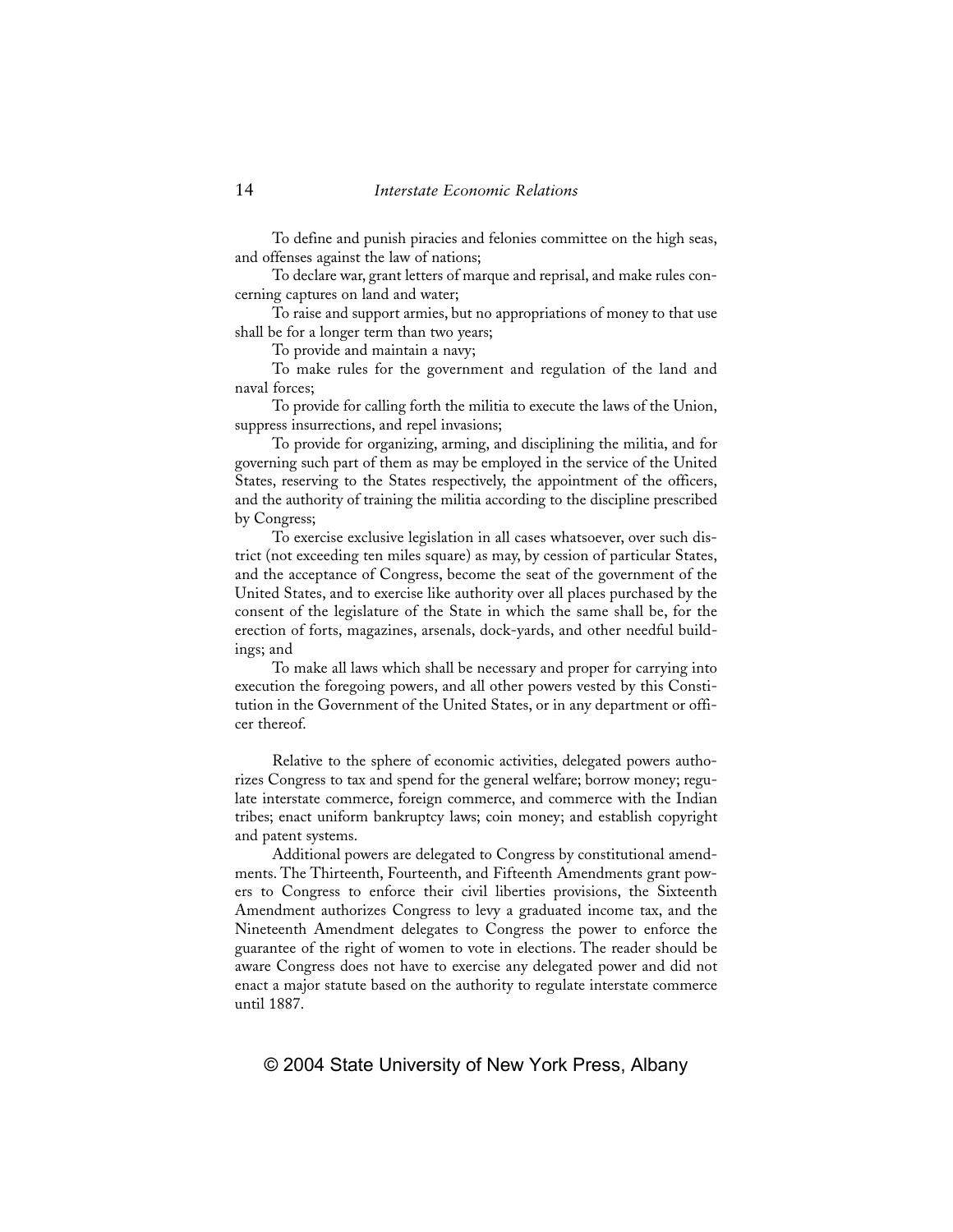### Interstate Economic Relations 15

*Implied and Resultant Powers.* The "elastic" or "coefficient" clause of section 8 of Article I authorizes Congress to enact "all laws . . . necessary and proper for carrying into execution" the powers specifically delegated to Congress "and all other powers vested by this Constitution in the Government of the United States, or in any department or officer thereof." This clause is the basis of the judicial doctrine of implied congressional powers first enunciated in *McCulloch v. Maryland* in 1819.<sup>42</sup> The broad judicial interpretation of the clause enlarged significantly the powers of Congress (see chapter 4).

A resultant power is one inferred from two or more specifically delegated powers. The U.S Constitution, for example, does not grant a specific power to Congress to regulate immigration, yet such a power can be inferred from the authority granted to Congress "to establish a uniform rule of naturalization" and to regulate commerce "among the several States."

### *The Reserved Powers*

States surrendered part of their sovereignty when they ratified the U.S. Constitution which delegates several exclusive powers to Congress and the president, authorizes Congress to use its delegated powers in combination with the supremacy of the laws clause to preempt the regulatory authority of states, and prohibits the exercise of specified powers by states. To clarify that the U.S. Government is a limited government, the Tenth Amendment stipulates: "The powers not delegated to the United States, nor prohibited by it to the States are reserved to the States respectively, or to the people."

The reader should be aware the reserved powers of states are subject to preemption by treaties negotiated by the president with foreign nations and approved by a two-thirds vote of the U.S. Senate.<sup>43</sup> The constitutionality of a treaty entered into by the United States with the United Kingdom in 1916, which provided for the regulation of many bird species migrating between Canada and the United States, was challenged in 1920 on the ground the treaty violated the Tenth Amendment. Justice Oliver Wendell Holmes of the U.S. Supreme Court delivered its decision in *Missouri v. Holland* upholding the constitutionality of the treaty and opined:

The treaty in question does not contravene any prohibitory words to be found in the Constitution. The only question is whether it is forbidden by some invisible radiation from the general terms of the Tenth Amendment. We must consider what this country has become in deciding what that Amendment has reserved.<sup>44</sup>

The North American Free Trade Agreement (NAFTA) of 1993—between Canada, the United Mexican States, and the United States—and the General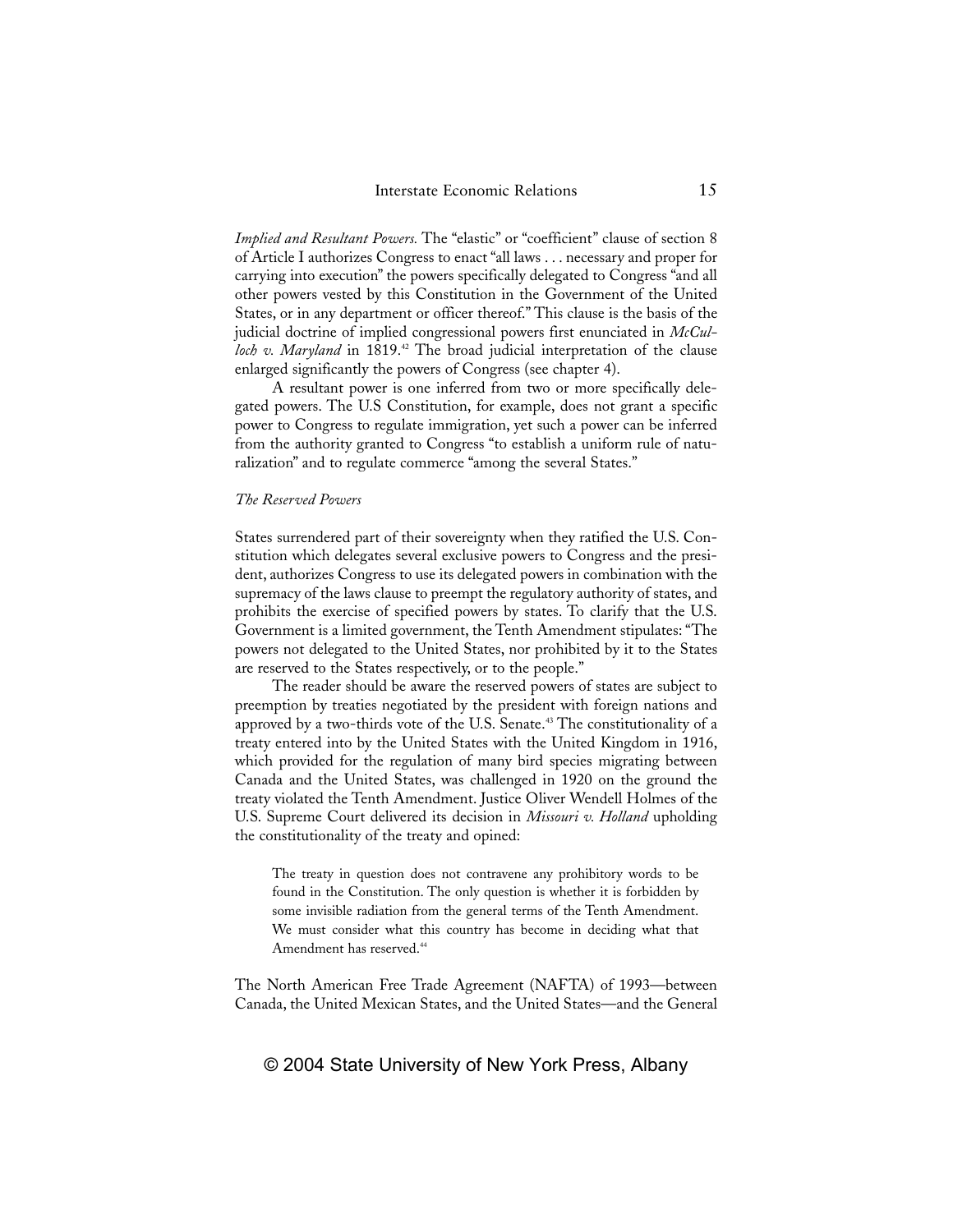Agreements on Trade and Tariffs (GATT) of 1994 have significantly reduced the power of states to engage in economic regulation of interstate commerce.

The U.S. Constitution contains no specific references to the powers of states other than the small number of powers listed in section 10 of Article I, including entrance into interstate compacts, exercisable by states with the permission of Congress. These reserved powers may be placed in four categories, are undefinable except in the broadest of terms, and are important ones affecting the daily activities of citizens and business firms.

*The Taxation Power.* States possess wide discretion in designing their respective systems of taxation. They may impose any type of tax and determine the rate of taxation. Two constitutional limitations are placed on the taxing authority of states. First, no tax can be levied that significantly burdens interstate commerce. Chapter 3 explains the congressional ground rules for state taxation and chapter 4 examines judicial review of state taxes allegedly burdening interstate commerce. Second, the Constitution requires states to obtain the permission of Congress prior to levying import and export duties that may be imposed only for the expressed purpose of financing the execution of their inspection statutes with any surplus revenue dedicated to the U.S. Treasury (Art. I, §10).

*The Police Power.* Justice Oliver Wendell Holmes of the U.S. Supreme Court in 1911 opined this "power extends to all great public needs. It may be put forth in aid of what is sanctioned by usage, or held by the prevailing morality or strong and predominant opinion to be greatly and immediately necessary to the public welfare."45 State legislatures have delegated this regulatory power in broad terms to general purpose local governments who employ it to regulate persons and property in order to protect and promote public health, safety, welfare, and morals.

A state or local government may exercise the police power summarily in emergency situations, but in all other situations must exercise the power in accordance with the due process of law guarantee of the Fourteenth Amendment to the U.S. Constitution that requires advance notice of a proposed governmental action, an opportunity for a hearing before the concerned governmental department, and the right to appeal the department's decision.

Chapter 5 explains that the use of the police power, along with other reserved powers, to erect interstate trade barriers. Decisions by the U.S. Supreme Court, based upon the First Amendment as incorporated into the Fourteenth Amendment, have placed nearly insurmountable obstacles in the path of subnational governments desiring to utilize the police power to suppress nude dancing, obscene literature, and pornographic films and videos.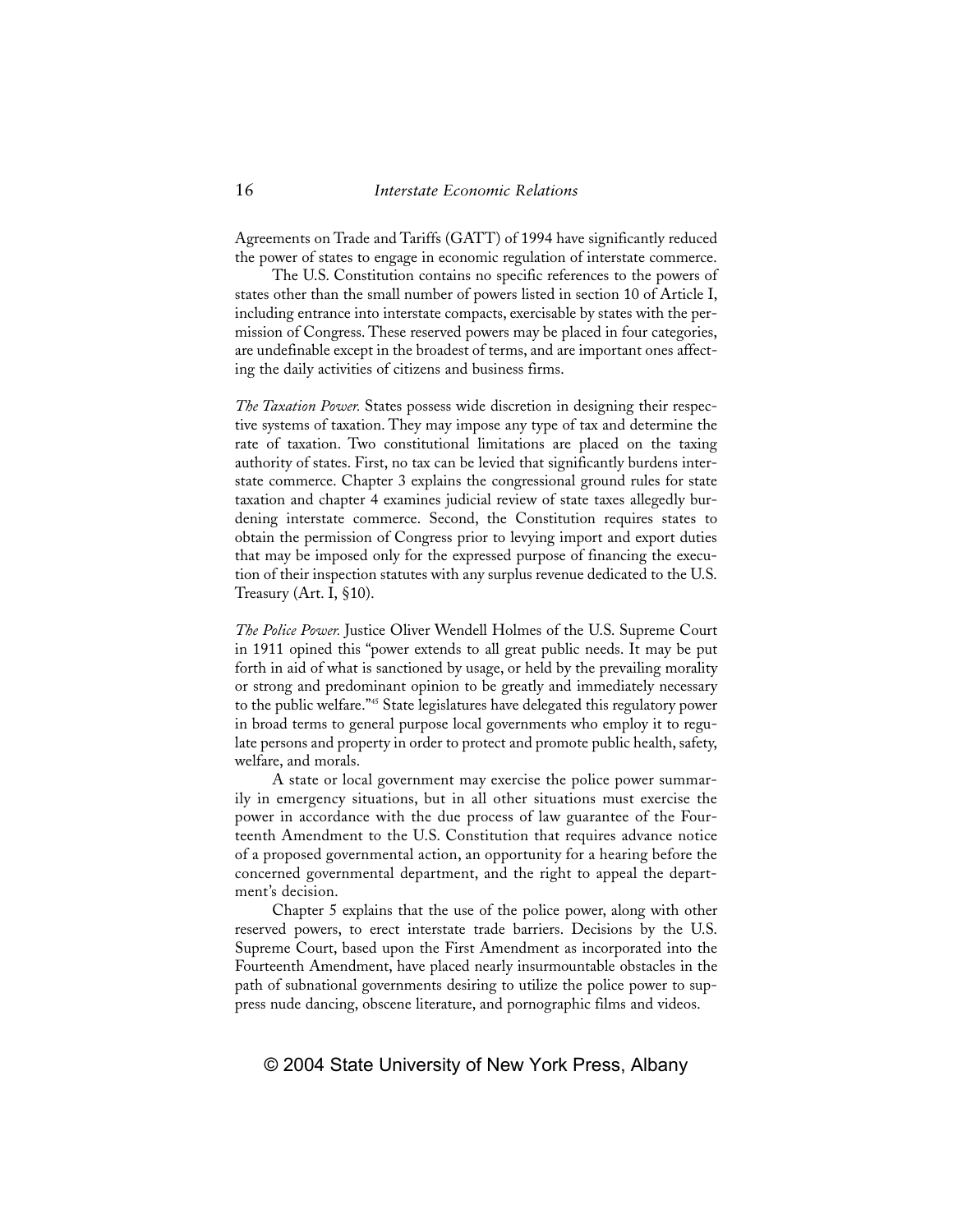*Provision of Services.* The U.S. Constitution authorizes Congress to provide only one service—the postal system—directly to citizens within states with the exception of provision of services on federally owned properties such as military installations. Subnational governments provide a wide variety of services to their respective citizens with most services provided by local governments.

These services may be grouped into six broad types. The first is public protection and involves police, fire, and emergency services. The second type is education provided by independent school districts and cities ranging from kindergarten to secondary schools. State governments operate universities and specialized schools such as a agricultural school, ceramic institute, fashion institute, or maritime academy.

The third type is public welfare services that have expanded greatly since they first were provided in the seventeenth century by towns in the Massachusetts Bay Colony. Historically, these services were the responsibility of local governments, but three states—Delaware, Massachusetts, and Vermont—assumed complete responsibility for the services.

Public health services are the fourth type and, in common with welfare services, have expanded greatly in scope. Although most such services are provided by local governments, the State of Rhode Island and Providence Plantations assumed complete responsibility for public health services in 1966.

The fifth type is transportation services. The U.S. Constitution authorizes Congress to construct post roads, yet it has not done so and has provided grants-in-aid to state governments to construct such roads. Most highways in cities, towns, and villages are the responsibility of local governments with the exception of major state and interstate highways. Many local governments operate bus systems and large cities or state public authorities operate subway systems. A number of authorities also operate bus systems.

Agricultural, conservation, and recreational services are the final type of service. Each state conducts agricultural research, promotes soil conservation, and provides assistance to farmers and citizens; develops water resources including reservoirs of drinking water; operates parks and recreational facilities; and engages in fish and game stocking.

*The Local Government System.* The newly independent states possessed complete control over their respective local government system as a unitary relationship existed between the two planes of government. Courts applied the *ultra vires* rule and defined local governments as creatures of the state subject to modification at will by the state legislature or even abolished.<sup>46</sup> A reform movement, termed "home rule," developed strength in the latter half of the nineteenth century and most state constitutions were amended to place one or more restrictions upon the power of the state legislature to intervene in the affairs of general purpose local governments.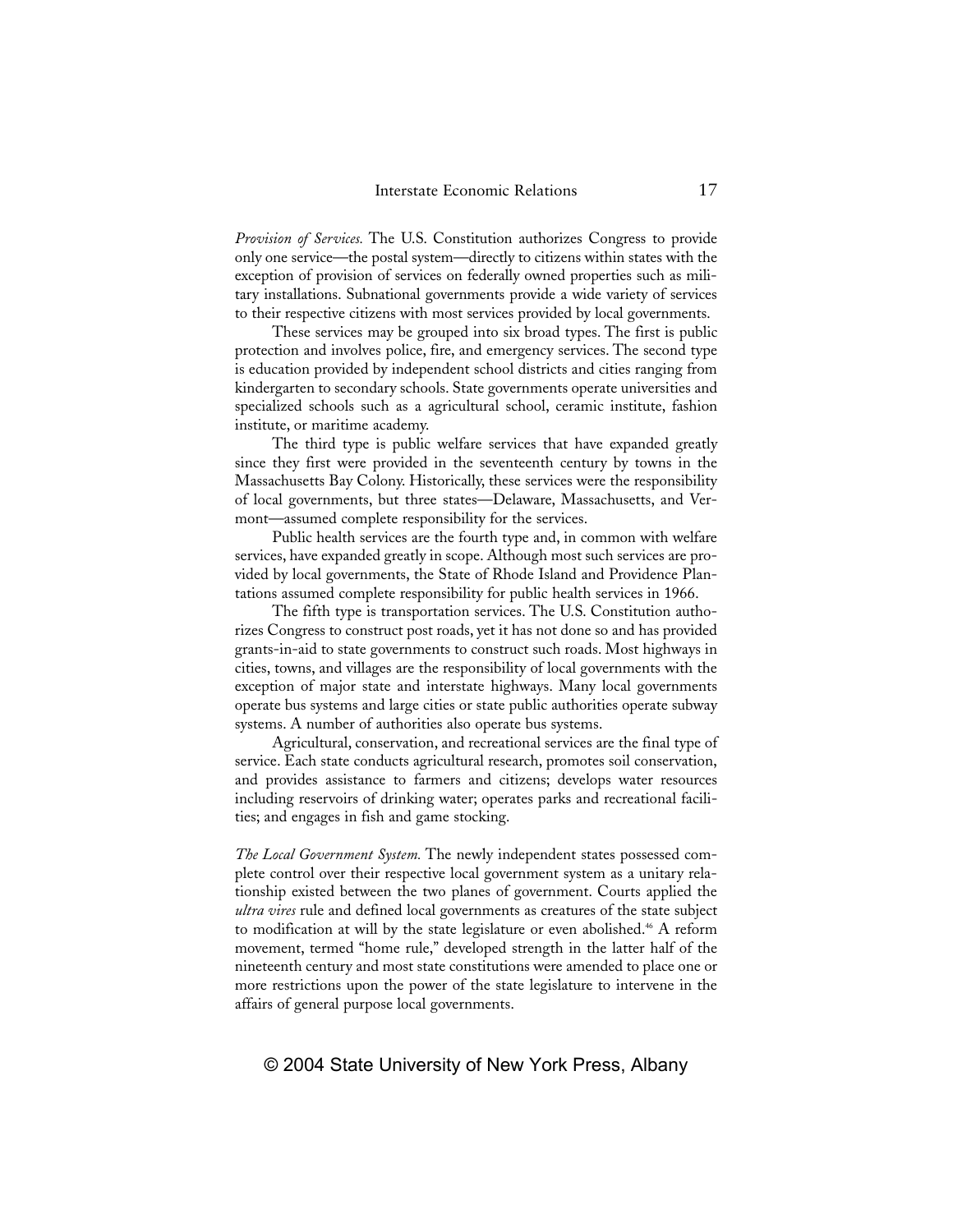Constitutions in a number of states were amended, commencing in the 1920s, to establish an *Imperium in Imperio* or federal system within a state. Depending upon the state, the state constitution granted cities and other specified local governments complete control over their organizational structure, property, and local affairs. Constitutional amendments, commencing in the 1950s, were adopted in many states devolving broad powers upon general purpose local governments subject to preemption by general law. The "home rule" movement has achieved considerable success. Nevertheless, the state legislature continues to exercise significant supervisory powers over local governments in all states.

### **An Overview**

Interstate economic relations date to the Declaration of Independence in 1776 and apparently were generally cooperative during the prosecution of the Revolutionary War. As noted, such relations degenerated under the Articles of Confederation and Perpetual Union, and pressures grew for the amendment of the articles, among other purposes, to address the problems created by interstate-trade barriers. To resolve these problems, the U.S. Constitution grants Congress broad regulatory authority over commerce among the several states, with foreign nations, and with the Indian tribes. Congress has not fully exercised its interstate-commerce regulatory authority and interstate-trade barriers continue to be erected by states. On the other hand, Congress has employed incentives to encourage states to cooperate with each other on many matters.<sup>47</sup>

Chapter 2 examines seven provisions in the U.S. Constitution, as interpreted by the U.S. Supreme Court, which establish ground rules for interstate economic relations and an eighth ground rule promulgated by the U.S. Supreme Court.

Chapter 3 focuses on the interstate economic relations ground rules enacted by Congress, examines the limits of congressional powers, and addresses the question of why Congress has not employed its interstate-regulatory powers more fully.

The subject of chapter 4 is judicial ground rules for interstate economic relations. The U.S. Supreme Court annually is called upon to resolve a number of disputes between states involving economic matters.

Chapter 5 reviews direct and indirect interstate trade barriers based upon the police power, licensing, and taxation power of the states, the importance of the barriers, and their removal by interstate reciprocity agreements, congressional preemption statutes, and court decisions.

Interstate tax revenue competition is described and analyzed in chapter 6. Congress could play a greater role in curbing certain types of revenue com